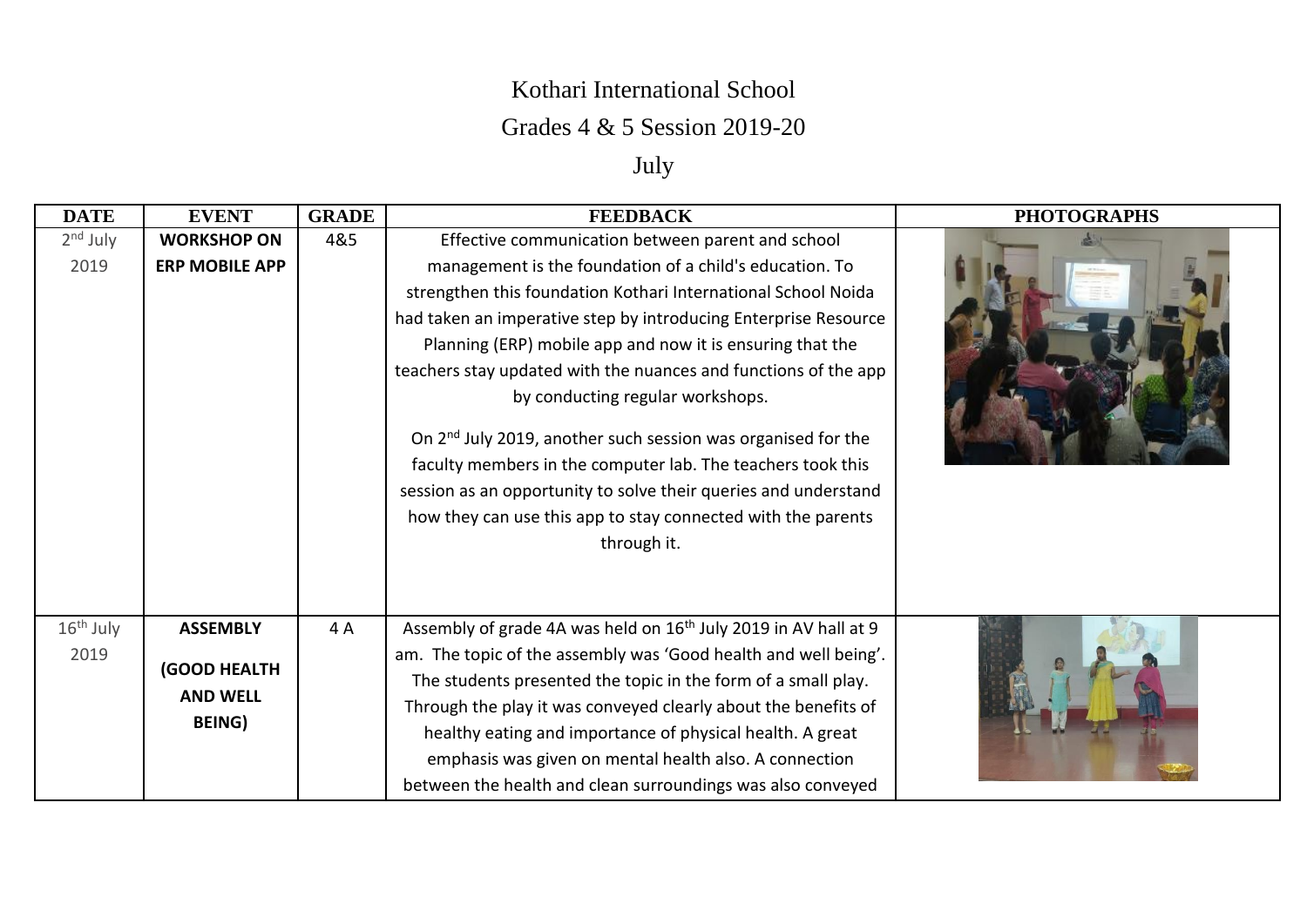|                               |                                  |     | by highlighting the campaign Swachch Bharat. The aspects of<br>healthy living were told in the form of a poem. The assembly was<br>concluded by a small yoga session carried out by the students.<br>The parents, teachers and students participated enthusiastically<br>in the yoga session. Each yoga posture was instructed to the<br>audience and their benefits were explained. The children were<br>energetic and enthusiastic.                                                                                                                                                                                                                                                                                                                                              |  |
|-------------------------------|----------------------------------|-----|------------------------------------------------------------------------------------------------------------------------------------------------------------------------------------------------------------------------------------------------------------------------------------------------------------------------------------------------------------------------------------------------------------------------------------------------------------------------------------------------------------------------------------------------------------------------------------------------------------------------------------------------------------------------------------------------------------------------------------------------------------------------------------|--|
| 20 <sup>th</sup> July<br>2019 | <b>DESIGN</b><br><b>WORKSHOP</b> | 4&5 | On 20 <sup>th</sup> of July 2019, Kothari International School Noida<br>organised a design workshop for senior grade students pursuing<br>arts and teachers. Teachers of grade 4 and 5 enthusiastically<br>participated in this workshop, conducted by Ms. Anandita Roy,<br>ITM University, Mumbai; and Mr. Gopal and Jitender, Lovely<br>Professional University.<br>3D Wall Art and Paper Lantern Decoration activities were used as<br>the medium to introduce and induce pattern making ideas and<br>genres of design to the participants.<br>The workshop provided participants with hands-on experience<br>and freedom to generate ideas which is the foundation of<br>designing.<br>The workshop proved to be an inspiring, creative and colourful<br>exploration of ideas. |  |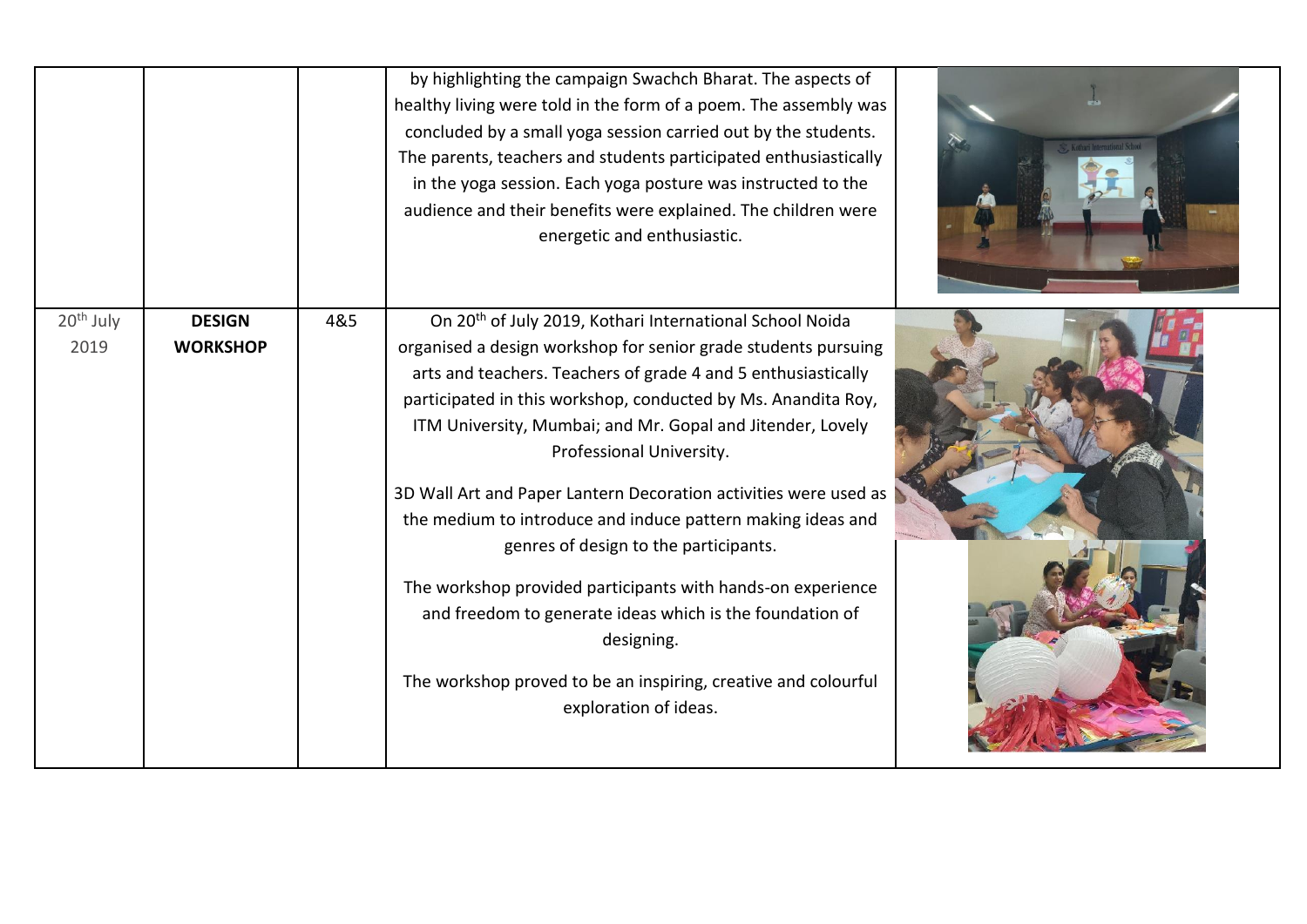| 23rd July                     | <b>ASSEMBLY</b>                         | 5B     | The Spanish festival La Tomatina was celebrated with great                                                                                                                                                                                                                                                                                                                                                                                                                                                                                                                                                                                                                                                                                                                                                                                                                                                      |  |
|-------------------------------|-----------------------------------------|--------|-----------------------------------------------------------------------------------------------------------------------------------------------------------------------------------------------------------------------------------------------------------------------------------------------------------------------------------------------------------------------------------------------------------------------------------------------------------------------------------------------------------------------------------------------------------------------------------------------------------------------------------------------------------------------------------------------------------------------------------------------------------------------------------------------------------------------------------------------------------------------------------------------------------------|--|
| 2019                          | LA TOMATINA)                            |        | pomp and fervour by the students of Grade 5B at KOTHARI<br>INTERNATIONAL SCHOOL (KIS), Noida in a special morning<br>Assembly on 23rd July, 2019. It was a great learning experience<br>for all. The main objective of the assembly was to raise<br>awareness about the festival of La Tomatina which is a food fight<br>festival held in the Valencian town of Buñol wherein participants<br>throw tomatoes and get involved in a tomato fight purely for<br>entertainment. It which was potrayed beautifully by the students<br>starting from how the festival started in the year 1945 to how<br>the festivities are done now.<br>The Assembly concluded with a beautiful Spanish Dance<br>which left the audience spell bound. The entire hall resonated<br>with positive energy and applauds. Parents appreciated the<br>efforts put in by all the people who helped in making the<br>Assembly so amazing. |  |
| 30 <sup>th</sup> July<br>2019 | <b>WORKSHOP ON</b><br><b>SOCIAL AND</b> | $K1-5$ | On 30 <sup>th</sup> July 2019, Kothari International School Noida organised a<br>workshop for the faculty members of grade K1 to grade 5. The                                                                                                                                                                                                                                                                                                                                                                                                                                                                                                                                                                                                                                                                                                                                                                   |  |
|                               | <b>EMOTIONAL</b>                        |        | workshop was conducted by Ms Aksi, Ms Atina and Ms Kritika of                                                                                                                                                                                                                                                                                                                                                                                                                                                                                                                                                                                                                                                                                                                                                                                                                                                   |  |
|                               | <b>ISSUES FACED BY</b>                  |        | Rainbow department and introduced teachers to several                                                                                                                                                                                                                                                                                                                                                                                                                                                                                                                                                                                                                                                                                                                                                                                                                                                           |  |
|                               | <b>STUDENTS</b>                         |        | emotional and social issues students may face in a classroom.                                                                                                                                                                                                                                                                                                                                                                                                                                                                                                                                                                                                                                                                                                                                                                                                                                                   |  |
|                               |                                         |        | While discussing any scenario the state and understanding of                                                                                                                                                                                                                                                                                                                                                                                                                                                                                                                                                                                                                                                                                                                                                                                                                                                    |  |
|                               |                                         |        | both, a student with learning disability and a mainstream                                                                                                                                                                                                                                                                                                                                                                                                                                                                                                                                                                                                                                                                                                                                                                                                                                                       |  |
|                               |                                         |        | student, was taken in context to explore the intensity of trauma                                                                                                                                                                                                                                                                                                                                                                                                                                                                                                                                                                                                                                                                                                                                                                                                                                                |  |
|                               |                                         |        | any unpredictable scenario may inflict on the students.                                                                                                                                                                                                                                                                                                                                                                                                                                                                                                                                                                                                                                                                                                                                                                                                                                                         |  |
|                               |                                         |        | The main idea brought in light during the session was the                                                                                                                                                                                                                                                                                                                                                                                                                                                                                                                                                                                                                                                                                                                                                                                                                                                       |  |